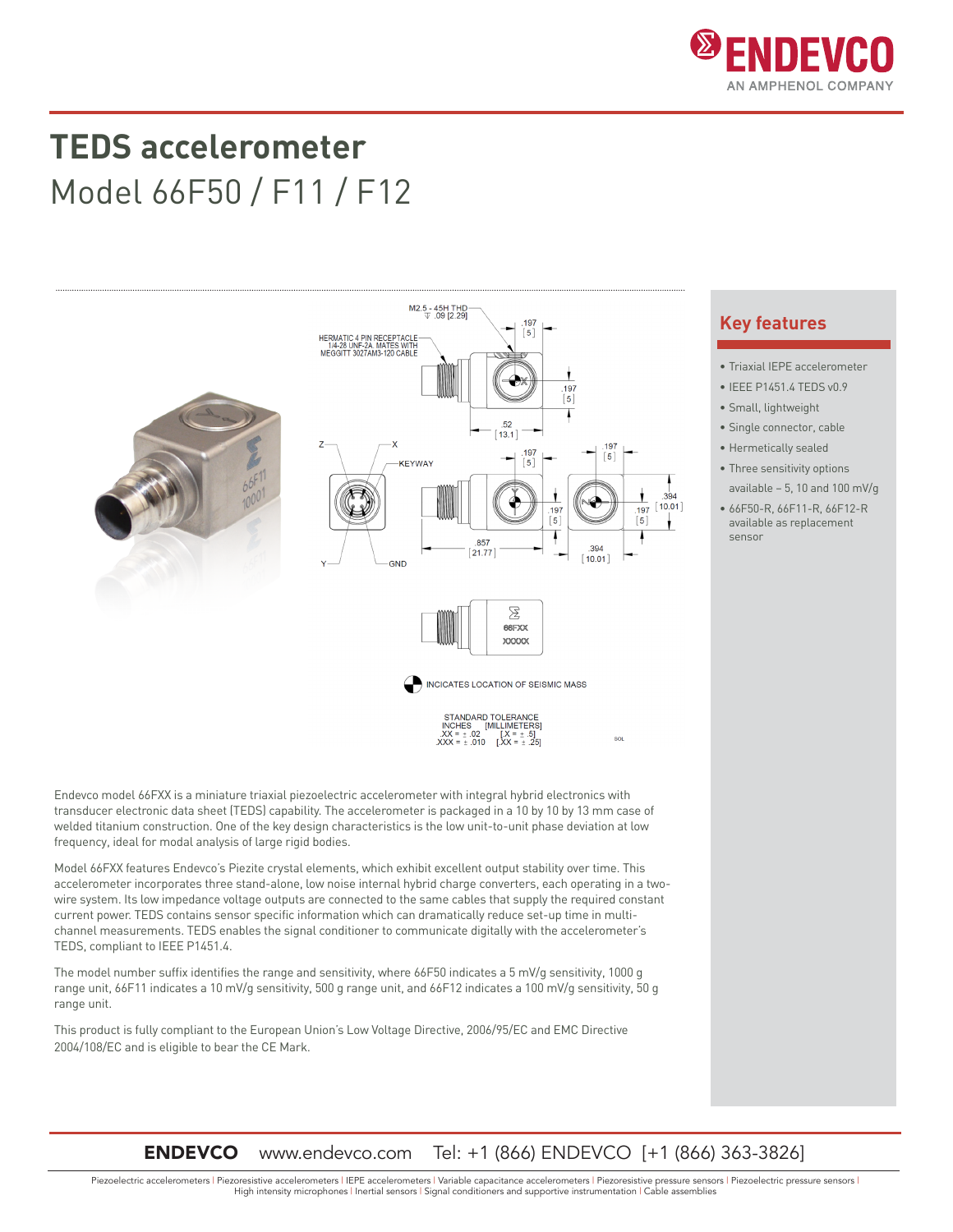

# **TEDS accelerometer** Model 66F50 / F11 / F12

## Specifications

The following performance specifications conform to ISA-RP-37.2 (1964) and are typical values, referenced at +75°F (+24°C) and 100 Hz, unless otherwise noted. Calibration data, traceable to National<br>Institute of Standards

| Dynamic characteristics<br>Range                                        | Units<br>g                                                          | 66F50<br>±1000           | 66F11<br>±500                           | 66F12<br>±50              |  |  |
|-------------------------------------------------------------------------|---------------------------------------------------------------------|--------------------------|-----------------------------------------|---------------------------|--|--|
| Voltage sensitivity                                                     |                                                                     |                          |                                         |                           |  |  |
| Nominal                                                                 | mV/g                                                                | 5                        | 10                                      | 100                       |  |  |
| Minimum<br>Maximum                                                      | mV/g                                                                | $\sqrt{4}$<br>6          | 8<br>12                                 | 80<br>120                 |  |  |
| Frequency response                                                      | mV/g                                                                |                          |                                         |                           |  |  |
| Resonance frequency                                                     |                                                                     |                          |                                         |                           |  |  |
| Typical                                                                 | kHz                                                                 | 55                       | 60                                      | 45                        |  |  |
| Minimum                                                                 | kHz                                                                 | 50                       | 55                                      | 40                        |  |  |
| Amplitude response [1]                                                  |                                                                     |                          |                                         |                           |  |  |
| $\pm 5\%$ , z- and y-axis                                               | Hz                                                                  | 1 to 4000                | 1 to 10000                              | 3 to 8000                 |  |  |
| $\pm 5\%$ , x-axis                                                      | Hz                                                                  | 1 to 4000<br>0.4 to 7000 | 1 to 8000<br>0.4 to 14000               | 3 to 6000<br>1.5 to 10000 |  |  |
| ±1 dB, z- and y-axis<br>±1 dB, x-axis                                   | Hz<br>Hz                                                            | 0.4 to 7000              | 0.4 to 11000                            | 1.5 to 8000               |  |  |
| ±3 dB, z- and y-axis                                                    | Hz                                                                  | 0.2 to 12000             | 0.2 to 24000                            | 0.7 to 15000              |  |  |
| ±3 dB, x-axis                                                           | Hz                                                                  | 0.2 to 12000             | 0.2 to 20000                            | 0.7 to 14000              |  |  |
| Phase response                                                          |                                                                     |                          |                                         |                           |  |  |
| $\overline{5}$ °                                                        | Hz                                                                  | 3 to 1000                | 3 to 1500                               | 10 to 1500                |  |  |
| Sensitivity deviation over temperature                                  |                                                                     |                          |                                         |                           |  |  |
| At -67°F (-55°C)<br>At +257°F (+125°C)                                  | $\%$<br>$\%$                                                        | 8<br>$-10$               | -4<br>7                                 | $-3.5$<br>4.5             |  |  |
| Transverse sensitivity                                                  | $\%$                                                                |                          | $\sqrt{5}$                              |                           |  |  |
| Amplitude linearity                                                     | $\%$                                                                |                          | $\langle$ 1                             |                           |  |  |
|                                                                         |                                                                     |                          |                                         |                           |  |  |
| Electrical characteristics                                              |                                                                     |                          |                                         |                           |  |  |
| Output polarity                                                         | Acceleration in the direction of the arrow produces positive output |                          |                                         |                           |  |  |
| DC output bias voltage [2]                                              | Vdc                                                                 | +11.3 to 14.0            | $+11.3$ to $+14.0$                      | $+11.3$ to $+14.0$        |  |  |
| Room temperature, +75°F (+24°C)<br>-67°F to +257°F (-55°C to +125°C)    | Vdc                                                                 | $+8$ to $+16$            | $+7.5$ to $+16$                         | $+7.5$ to $+16$           |  |  |
| Output impedance                                                        |                                                                     |                          |                                         |                           |  |  |
| $2 - 3$ mA                                                              | $\Omega$                                                            |                          | $\langle 300$                           |                           |  |  |
| $4 - 20 mA$                                                             | $\Omega$                                                            |                          | $\langle 100$                           |                           |  |  |
| Noise floor                                                             |                                                                     |                          |                                         |                           |  |  |
| Broadband                                                               |                                                                     |                          |                                         |                           |  |  |
| 0.5 Hz to 10000 Hz                                                      | mg rms                                                              | 6                        | 0.8                                     | 0.4                       |  |  |
| Spectral<br>1 Hz                                                        | mq / vHz                                                            | 5                        | 0.5                                     | 0.3                       |  |  |
| 10 Hz                                                                   | mg / √Hz                                                            | 0.8                      | 0.08                                    | 0.05                      |  |  |
| 100 Hz                                                                  | mq / vHz                                                            | 0.12                     | 0.015                                   | 0.01                      |  |  |
| 1000 Hz                                                                 | mg / vHz                                                            | 0.04                     | 0.006                                   | 0.004                     |  |  |
| Grounding                                                               | Signal ground is connected to the case                              |                          |                                         |                           |  |  |
| Power requirements                                                      | Vdc                                                                 |                          |                                         |                           |  |  |
| Supply voltage<br>Supply current                                        | mA                                                                  |                          | $+20$ to $+30$ [3]<br>$+2$ to $+20$ [4] |                           |  |  |
| Warm-up time [5]                                                        | sec                                                                 |                          | $\langle 20$                            |                           |  |  |
| Recovery time [6]                                                       | ms                                                                  | 1000                     | 1000                                    | 2000                      |  |  |
| Digital communication (TEDS) device                                     |                                                                     |                          | DS2431X+u                               |                           |  |  |
|                                                                         |                                                                     |                          |                                         |                           |  |  |
| Environmental characteristics                                           |                                                                     |                          |                                         |                           |  |  |
| Temperature range<br>Operating                                          | $\degree$ F $\degree$ Cl                                            |                          | $-67$ to $+257$ ( $-55$ to $+125$ )     |                           |  |  |
| TEDS communication                                                      | $\degree$ F $\degree$ Cl                                            | +32 to +185 (0 to 85)    |                                         |                           |  |  |
| Humidity                                                                |                                                                     | Hermetically sealed      |                                         |                           |  |  |
| Sinusoidal vibration limit [7]                                          | g pk                                                                |                          | 1000                                    |                           |  |  |
| Shock limit [8]                                                         | g pk                                                                |                          | 10000                                   |                           |  |  |
| Base strain sensitivity at 250µ strain<br>Thermal transient sensitivity | eq. g/µstrain<br>equiv. q pk/°F                                     | 0.0003<br>0.005          | 0.005                                   | 0.002                     |  |  |
| Electromagnetic noise                                                   | equiv g/Gauss                                                       | 0.00014                  | 0.00023                                 | 0.00014                   |  |  |
| Physical characteristics                                                |                                                                     |                          |                                         |                           |  |  |
| Dimensions                                                              |                                                                     |                          | See outline drawing                     |                           |  |  |
| Weight                                                                  | oz (gram)                                                           |                          | 0.17(5.0)                               |                           |  |  |
| Case material                                                           | Titanium, commercially pure                                         |                          |                                         |                           |  |  |
| Connector [9]                                                           | 4-pin Microtech-style, side mounted<br>M2.5 thread                  |                          |                                         |                           |  |  |
| Mounting [10]<br>Mounting torque                                        | Lbf-in (Nm)                                                         |                          | 10(1.1)                                 |                           |  |  |
|                                                                         |                                                                     |                          |                                         |                           |  |  |
| Calibration data supplied, each axis                                    |                                                                     |                          |                                         |                           |  |  |
| Sensitivity                                                             | mV/g                                                                |                          |                                         |                           |  |  |
| Transverse sensitivity, maximum                                         | $\%$<br>$\%$                                                        | 20 Hz to 4000 Hz         | 20 Hz to 10000 Hz                       | 20 Hz to 8000 Hz          |  |  |
| Frequency response, y- and z-axis<br>Frequency response, x-axis         | $\%$                                                                | 20 Hz to 4000 Hz         | 20 Hz to 8000 Hz                        | 20 Hz to 6000 Hz          |  |  |
| Bias                                                                    | Vdc                                                                 |                          |                                         |                           |  |  |
|                                                                         |                                                                     |                          |                                         |                           |  |  |

ENDEVCO www.endevco.com Tel: +1 (866) ENDEVCO [+1 (866) 363-3826]